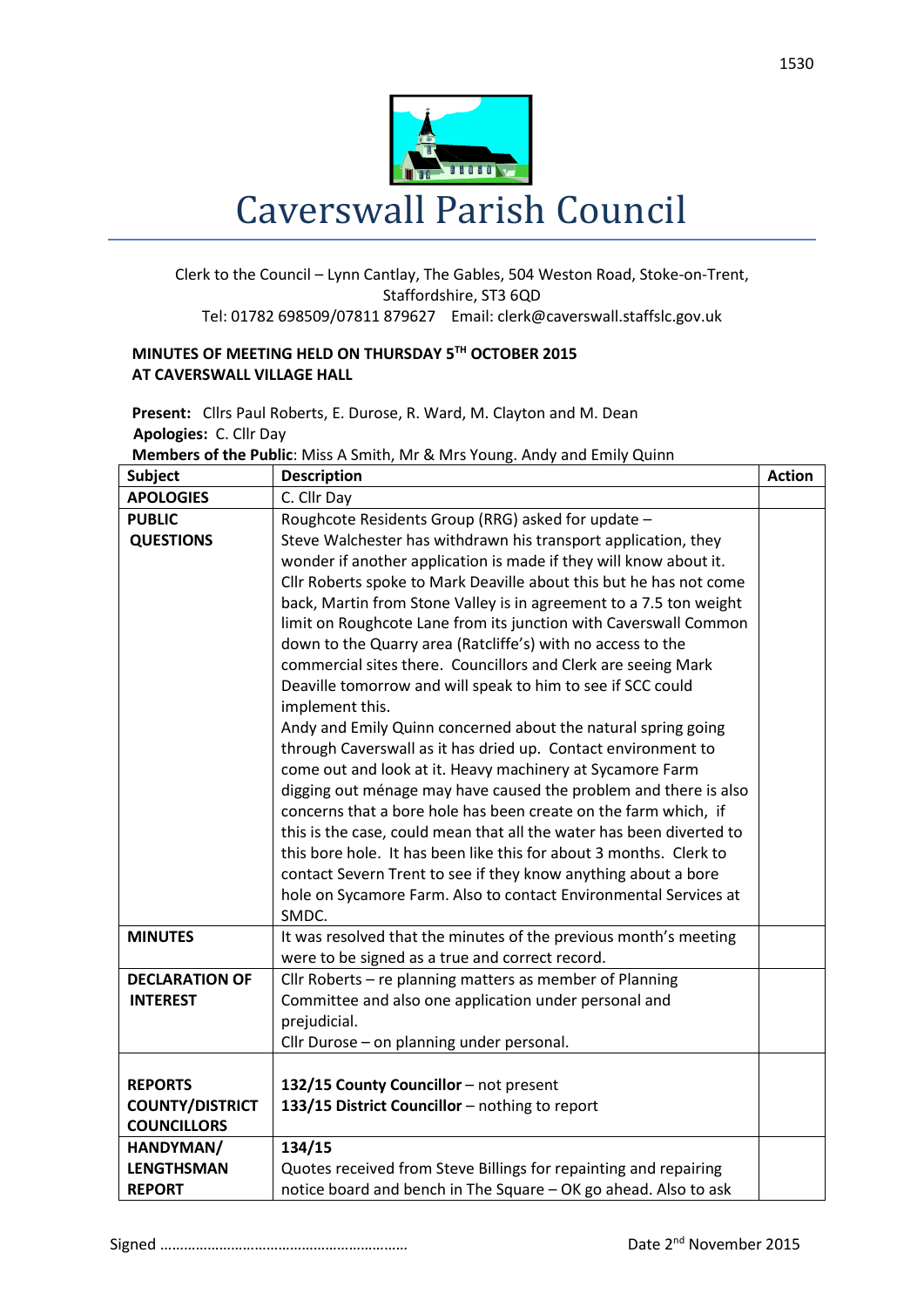| <b>Subject</b>                          | <b>Description</b>                                                                                              |                                                                       | <b>Action</b> |  |  |
|-----------------------------------------|-----------------------------------------------------------------------------------------------------------------|-----------------------------------------------------------------------|---------------|--|--|
|                                         | him to paint the bench on The Dams.                                                                             |                                                                       |               |  |  |
|                                         | Clerk to send letter to WI to say noticeboard going to be done.                                                 |                                                                       |               |  |  |
|                                         | Millennium Garden committee asked if the Parish Council could                                                   |                                                                       |               |  |  |
|                                         | pay for some mulch to go on the beds at a cost of £25.00 - all                                                  |                                                                       |               |  |  |
|                                         | agreed.                                                                                                         |                                                                       |               |  |  |
|                                         |                                                                                                                 |                                                                       |               |  |  |
|                                         | <b>HIGHWAYS ISSUES -</b>                                                                                        |                                                                       |               |  |  |
| <b>MATTERS ARISING</b>                  | 135/15 School Parking Problems                                                                                  |                                                                       |               |  |  |
| <b>FROM PREVIOUS</b><br><b>MEETINGS</b> | (120/15, 104/15, 87/15, 72/15)<br>Next meeting is on Tuesday 6 <sup>th</sup> October 2015 at 4pm in the Village |                                                                       |               |  |  |
|                                         | Hall. Ask if it would be feasible to apply yellow lines by church wall.                                         |                                                                       |               |  |  |
|                                         | 136/15 Grids and Drains                                                                                         |                                                                       |               |  |  |
|                                         | No report                                                                                                       |                                                                       |               |  |  |
|                                         | 136/15 Issues at Roughcote Lane and The Quarry                                                                  |                                                                       |               |  |  |
|                                         | (122/15, 106/15, 89/15, 74/15)                                                                                  |                                                                       |               |  |  |
|                                         | See Public Questions.                                                                                           |                                                                       |               |  |  |
|                                         |                                                                                                                 |                                                                       |               |  |  |
|                                         | 137/15 Playing Fields                                                                                           |                                                                       |               |  |  |
|                                         | (123/15, 107/15, 90/15, 75/15, 21/15, 06/15, 139/14. 126/14,                                                    |                                                                       |               |  |  |
|                                         | 112/14, 95/14, 82/14, 70/14, 56/14, 42/14, 22/14, 08/14, 165/13,                                                |                                                                       |               |  |  |
|                                         | 153/13, 138/13, 126/13, 084/13, 064/13, 049/13, 036/13, 025/13,                                                 |                                                                       |               |  |  |
|                                         | 010/13, 093/12)                                                                                                 |                                                                       |               |  |  |
|                                         |                                                                                                                 | Cllr Roberts reported that a Lady who lives next to Norma Massey      |               |  |  |
|                                         |                                                                                                                 | know all about the village and its history, he will find out her name |               |  |  |
|                                         |                                                                                                                 | etc and this then to be followed up to see if she can provide a       |               |  |  |
|                                         | statement re the playing fields etc.                                                                            |                                                                       |               |  |  |
|                                         | 138/15 Footpaths:                                                                                               |                                                                       |               |  |  |
|                                         | (124/15, 108/15, 91/15, 76/15)<br><b>Clerk</b>                                                                  |                                                                       |               |  |  |
|                                         | Clerk still to contact Dawn Plant at SCC re the footpath at Vicarage<br>Farm.                                   |                                                                       |               |  |  |
|                                         | 139/15 Defibrillator:                                                                                           |                                                                       |               |  |  |
|                                         | (125/15, 109/15. 92/15, 77/15, 62/15, 23/15, 08/15, 142/14.                                                     |                                                                       |               |  |  |
|                                         | 128/14, 114/14, 97/14, 84/14, 73/14, 59/14, 46/14, 27/14)                                                       |                                                                       |               |  |  |
|                                         | Cabinet has been fitted and there is currently a loan defibrillator                                             |                                                                       |               |  |  |
|                                         | inside. Still awaiting on British Heart Foundation re funding as soon                                           |                                                                       |               |  |  |
|                                         | as this has been confirmed will be get our own machine, cost                                                    |                                                                       |               |  |  |
|                                         | approx. £400.00                                                                                                 |                                                                       |               |  |  |
|                                         | Clerk to speak to insurance company to get this insured.                                                        |                                                                       |               |  |  |
|                                         | <b>Unresolved Items: None</b>                                                                                   |                                                                       |               |  |  |
|                                         | 140/15                                                                                                          |                                                                       |               |  |  |
| <b>CORRESPONDENCE</b>                   | Andy Quinn                                                                                                      | Natural Spring in Caverswall                                          |               |  |  |
|                                         | <b>Edna Durose</b>                                                                                              | <b>Stone Setts</b>                                                    |               |  |  |
|                                         |                                                                                                                 |                                                                       |               |  |  |
|                                         | Jenny Wren                                                                                                      | Re Handmade and Vintage Events in 2016 and                            | Come          |  |  |
|                                         |                                                                                                                 | request to use field for Marquee.                                     |               |  |  |
|                                         |                                                                                                                 |                                                                       |               |  |  |
|                                         | <b>SCC</b>                                                                                                      | Mineral Local Plan for Staffordshire (2015-                           |               |  |  |
|                                         |                                                                                                                 | 2030) - Final Draft                                                   |               |  |  |
|                                         |                                                                                                                 |                                                                       |               |  |  |
|                                         | <b>DMH</b>                                                                                                      | Request for financial help                                            |               |  |  |
|                                         |                                                                                                                 |                                                                       |               |  |  |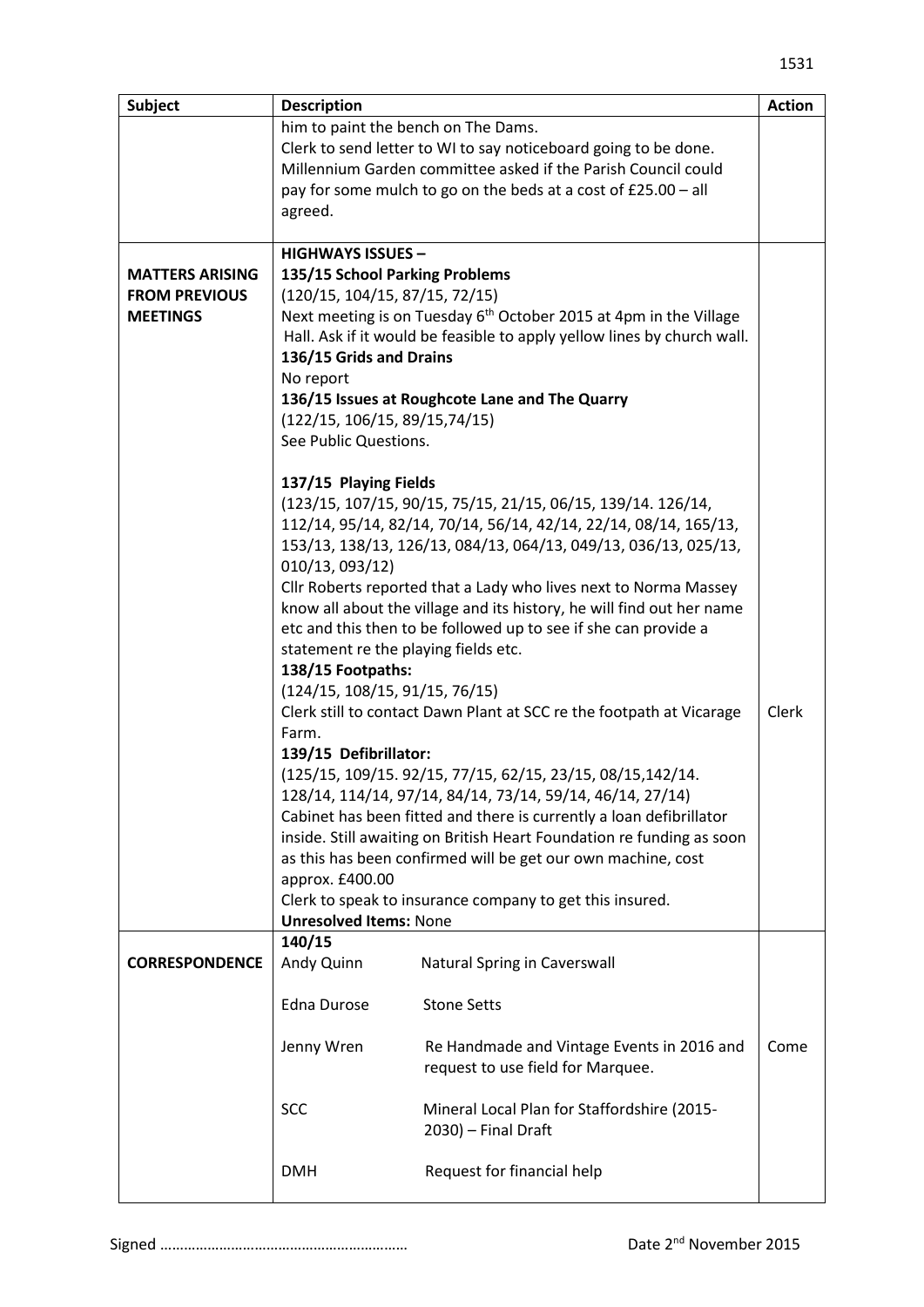| <b>Subject</b>       | <b>Description</b>                                                                                      | <b>Action</b> |  |
|----------------------|---------------------------------------------------------------------------------------------------------|---------------|--|
|                      | 141/15                                                                                                  |               |  |
| FINANCE,             | Payments:                                                                                               |               |  |
| <b>AUDIT AND</b>     | The following accounts were approved for payment:-                                                      |               |  |
| <b>ANNUAL RETURN</b> | Mrs L Cantlay - Clerk Salary and Expenses - October<br>£213.00 *                                        |               |  |
|                      | Town & Country Services - September work<br>£348.00 *                                                   |               |  |
|                      | Eon Solutions - Highway Lighting Maintenance & Energy £171.24                                           |               |  |
|                      | Barrs Electrical Services Ltd - Cabinet and Heater for                                                  |               |  |
|                      | Defibrillator in phone box<br>£140.00                                                                   |               |  |
|                      | NB Since the meeting the following payments have been made                                              |               |  |
|                      | with regards to the Defibrillator and phone kiosk                                                       |               |  |
|                      | British Heart Foundation - Defibrillator<br>£400.00                                                     |               |  |
|                      | Grafix Signs - 4 "DEFIBRILLTIOR" signs for phone kiosk<br>£ 20.00                                       |               |  |
|                      | TOTAL PAYMENTS THIS MONTH - £1,292.24                                                                   |               |  |
|                      | - indicates payments to be made via Internet Banking Faster<br>*                                        |               |  |
|                      | Payment, approved at meeting.                                                                           |               |  |
|                      |                                                                                                         |               |  |
|                      | Transfer - £800.00 initially then a further £400.00 = £1,200.00                                         |               |  |
|                      | Receipts:                                                                                               |               |  |
|                      | Bank Interest for July/August - £0.79p                                                                  |               |  |
|                      | Donation received from Historical Society- £7.00 to go towards the                                      |               |  |
|                      | Defibrillator                                                                                           |               |  |
|                      | Mr & Mrs Durose - Payment for stone setts - £130.00                                                     |               |  |
|                      | TOTAL RECEIPTS RECEIVED - £137.79                                                                       |               |  |
|                      | Accounts (after any payment or receipts made) :                                                         |               |  |
|                      | Current Account - £386.23                                                                               |               |  |
|                      | Instant Access Account - £8,102.80                                                                      |               |  |
|                      | Contingency Account - £12,854.62                                                                        |               |  |
|                      | 142/15                                                                                                  |               |  |
| <b>PLANNING</b>      | <b>Applications:</b>                                                                                    |               |  |
| <b>MATTERS</b>       | Cllrs Roberts and Durose declared an interest SMD.2015/0566 and                                         |               |  |
|                      | took no part in the discussion.                                                                         |               |  |
|                      | SMD/2015/0566 - 99 School Lane - Proposed front, side and rear                                          |               |  |
|                      | extensions and construction of a rear porch - No objection with                                         |               |  |
|                      | the general extension but do have issue with the size of the front                                      |               |  |
|                      | porch - it is in front of the buiding line ad out of proportion,                                        |               |  |
|                      | excessively large and cannot see a need for a toilet and there are                                      |               |  |
|                      | aleady 2 in the property.                                                                               |               |  |
|                      | SMD/2015/0565 - Gandria, Caverswall Common Lane - Single                                                |               |  |
|                      | storey rear extension to bungalow - No objection subject to                                             |               |  |
|                      | neighbours approval also condition on that no further permitted                                         |               |  |
|                      | development can be done on the site.                                                                    |               |  |
|                      | <b>Decisions:</b>                                                                                       |               |  |
|                      | SMD/2015/0495 - Little Blythe Farm, Leek Road, Weston Coyney -                                          |               |  |
|                      | Retention of use of outbuildings for purpose incidental to the main                                     |               |  |
|                      | dwelling - APPROVED                                                                                     |               |  |
|                      | SMD/2015/0425 - The Hollies, Roughcote Lane - Single Storey side                                        |               |  |
|                      |                                                                                                         |               |  |
|                      | extension to form granny annexe - REFUSED<br>SMD/2015/0432 - The Pines, Caverswall Common - Erection of |               |  |
|                      |                                                                                                         |               |  |
|                      | single storey extension - APPROVED                                                                      |               |  |
|                      | SMD/2015/0190 - Sycamore Farm, The Hollow - Manege -<br>APPROVED                                        |               |  |
|                      |                                                                                                         |               |  |
|                      | SMD/2015/0417 - The Beeches, Roughcote Lane - Certificate of                                            |               |  |